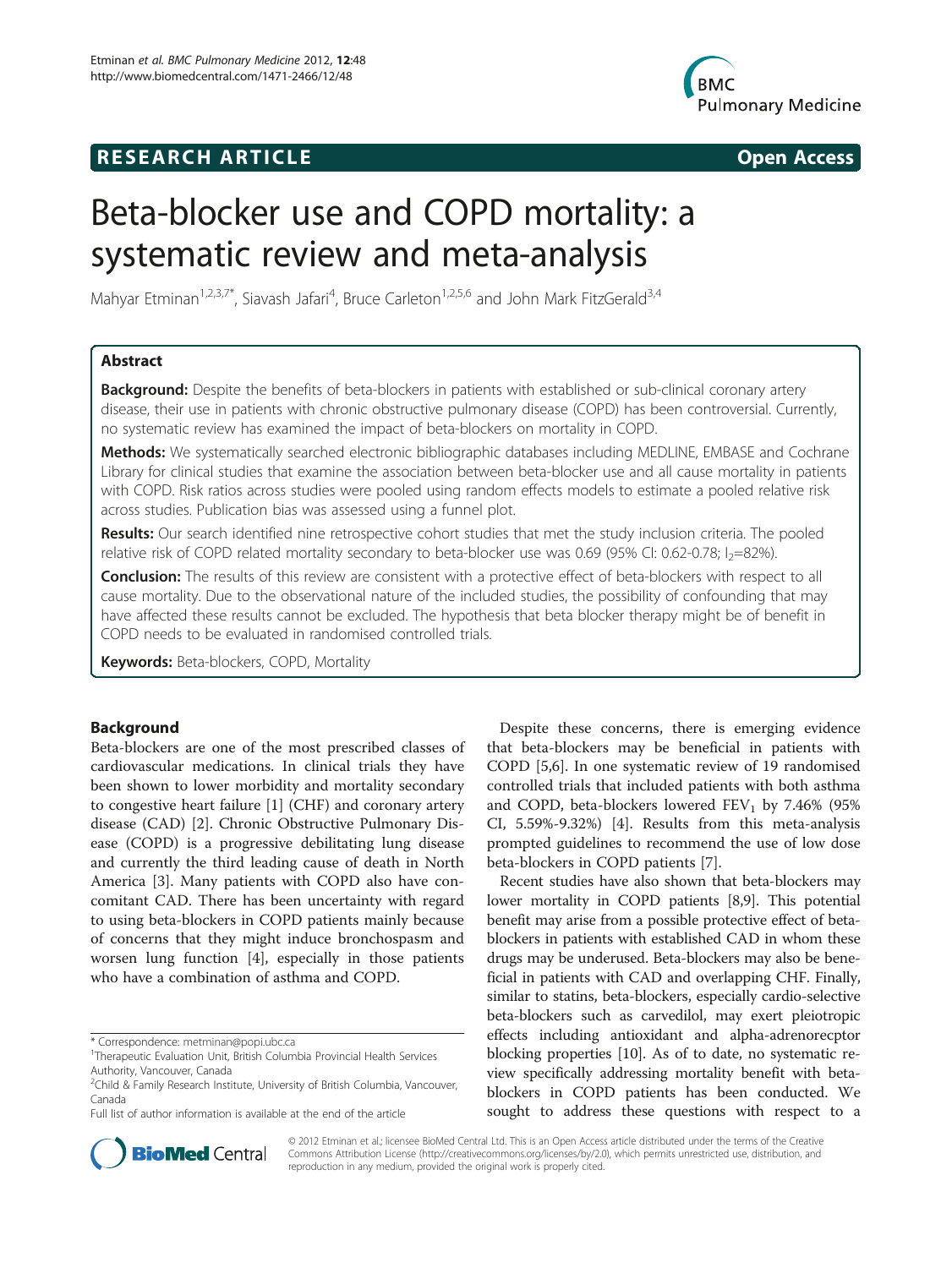clinically important outcome mainly all cause mortality by undertaking a systematic review and meta-analysis.

## Methods

## Search strategy

We searched the following databases to identify pertinent studies that examined the association between betablockers and all cause mortality: MEDLINE (1966 to March 2012), EMBASE (1980 to March 2012), Cochrane Central Register of Controlled Trials (1991 to March 2012), Database of Abstracts of Reviews of Effects (1991 to March 2012), ACP Journal Club (1991 to March 2012), International Pharmaceutical Index (1970 to March 2012), BIOSIS Previews (1969 to March 2012) and Web of Science (1961 to March 2012). The initial search strategy was developed from the following MeSH subject headings COPD, Acebutolol, Atenolol, Betaxolol, Bisoprolol, Celiprolol, Esmolol, Metoprolol, Alprenolol, Bucindolol, Carteolol, Carvedilol, Labetalol, Nadolol, Penbutolol, Pindolol, Propranolol, Sotalol, Timolol, adrenergics, and Beta-blockers in MEDLINE. We reviewed titles for relevance from this search and examined all subject headings and abstracts. The scope notes in MEDLINE and EMBASE were also examined to ensure the correct subject headings were used based on their definitions; other subject headings were included based on previous indexing and the inclusion of keywords based on synonyms used in the scope notes. Proceedings and conference abstracts were searched through the databases PapersFirst (1993) and ProceedingsFirst (1993) up to March 2012. Authors' names and year of published work from key papers were entered into the cited reference search in the Web of Science. We screened the references of retrieved studies and review articles for any potentially missed articles. In addition, we hand searched the reference lists of retrieved studies as well as journals related to "pharmacology", "respirology", pulmonary", abstracts and books related to respiratory or lung diseases. There was no language restriction in selecting the studies.

## Selection criteria

We considered all experimental or observational studies that assessed the association between beta-blocker use and mortality in COPD patients. Studies were included if they 1) clearly defined COPD as either primary or secondary outcomes; 2) clearly defined beta-blocker use as either a primary exposure in the study or used in a subgroup of patients with COPD; 3) presented relative risks or odds ratios (for all cause mortality) and their corresponding confidence intervals or provided enough data to compute these parameters.

## Data extraction

Included articles were reviewed in full by two reviewers independently (ME and SJ). Study characteristics included in the data extraction form were as follows: authors' names, publication year, country of study, study design, sample size, study population type, mean or age range, gender of participants, type of risk factors or confounders adjusted for, outcome of the interest (mortality reduction), adjusted odds ratio or relative risks (RRs), and 95% confidence intervals (CIs).

## Statistical analysis

The primary analysis examined the association between beta-blocker (both selective and non-selective) use and mortality in COPD patients. We weighted the studyspecific adjusted relative risks (RRs) for cohort studies by the inverse of their variances. Due to the observational nature of the studies, we used the random effects model to estimate the pooled adjusted RR. Statistical heterogeneity between studies was evaluated with Cochran's Q test and the  $I_2$  statistic. Sensitivity analysis was assessed using the Jackknife procedure by looking at the individual influence of a study and then repeating the analysis by excluding the studies with the largest weights.

## Results

Our search resulted in nine retrospective cohort studies [[5,6,8,9,11-15](#page-5-0)] that met our inclusion criteria (Figure [1](#page-2-0)). Five studies looked at subjects with COPD [\[11-15](#page-5-0)] who also had vascular disease or chronic heart failure (Table [1](#page-3-0)). Three studies looked at concurrent betablocker and beta agonist use [\[8,9,13](#page-5-0)]. The pooled relative risk of COPD related mortality secondary to betablocker use was 0.69 (95% CI: 0.62-0.78;  $I_2=82\%$ , pvalue=0.00001). Our results indicate a high degree of heterogeneity among the included studies (Figure [2\)](#page-4-0). In a sensitivity analysis, we identified one study [\[11](#page-5-0)] as the source of heterogeneity. Exclusion of this study from the analysis removed the study heterogeneity  $(I_2=29\%,$ P=0.20) while the pooled RR stayed significantly protective (RR=0.74, 95% CI=0.70-0.79). Examination of the funnel plot revealed presence of publication bias. The funnel plot clearly demonstrates that studies with a null or positive association which should appear symmetrically on the right axis to form the funnel are missing (Figure [3](#page-4-0)). This means that studies that did not find a protective association for beta-blockers and mortality in COPD patients (negative studies) were less likely to be published.

## Discussion

The results of this systematic review are consistent with a mortality benefit with beta-blockers in subjects with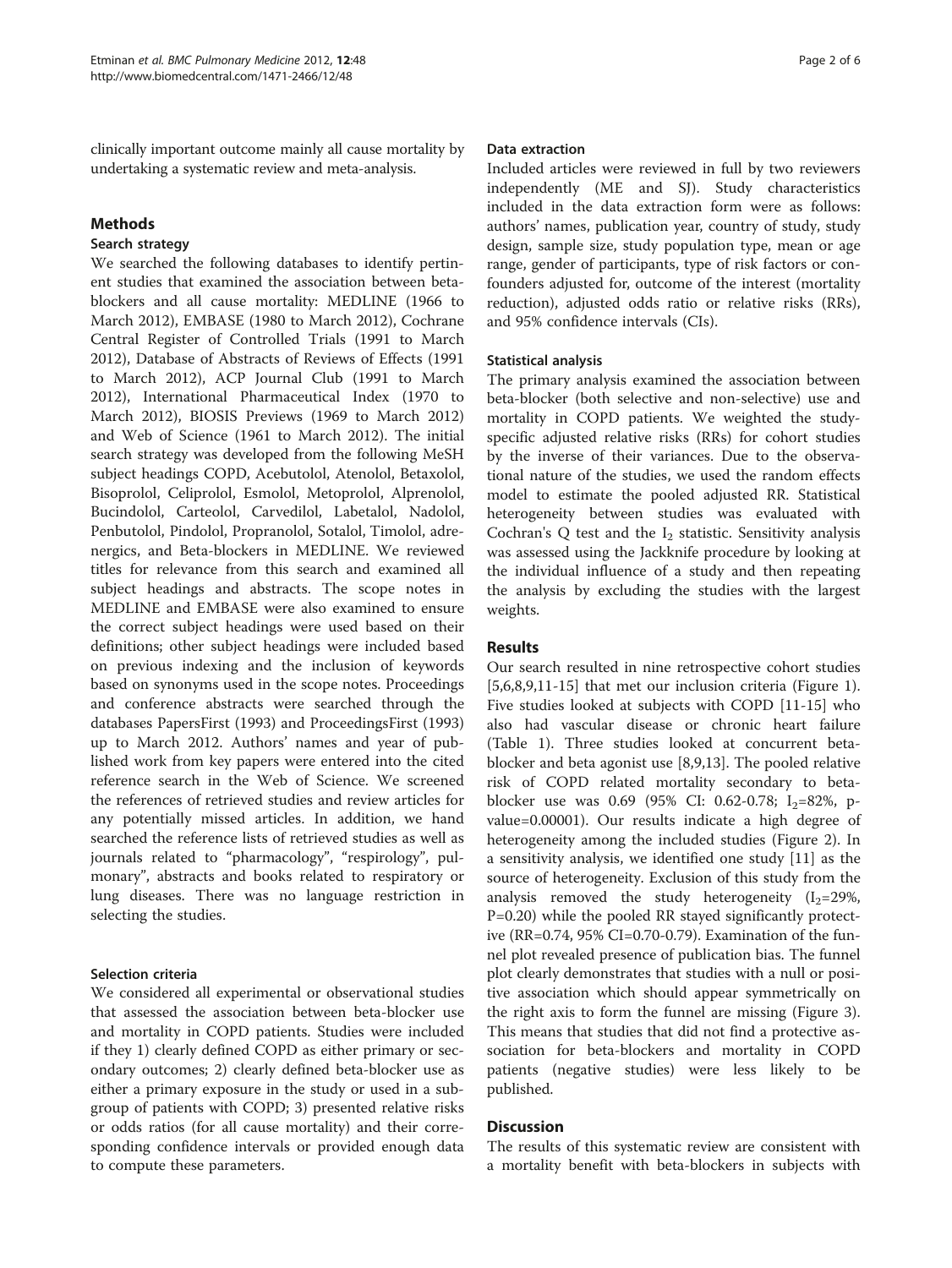<span id="page-2-0"></span>

COPD. There was a high degree of heterogeneity amongst the studies. The source of heterogeneity was found to be from the study by Gottlieb et al [\[11\]](#page-5-0). The study by Gottlieb et al [[11](#page-5-0)] was a retrospective analysis of those taking beta-blockers who had a previous history of myocardial infarction. The authors only reported a rate ratio of mortality amongst users of beta-blockers with a diagnosis of COPD. It is unclear from this study whether this reported rate ratio was adjusted for potential confounders.

Beta-blockers are a popular class of cardiovascular drugs used for multiple cardiovascular conditions including hypertension, congestive heart failure and management of ischemic heart disease. The possibility

of bronchospasm with beta-blocker therapy in COPD may have discouraged some clinicians from prescribing these drugs to their COPD patients especially those with concomitant cardiovascular disease. In recent years, there has been emerging literature pointing toward a protective effect from beta-blockers in COPD [[5,6,8\]](#page-5-0). A systematic review by Salpeter and colleagues assessed the effect of beta-blockers in randomised trials of patients with asthma or COPD [\[4\]](#page-5-0). The review found that beta-blockers decreased  $FEV<sub>1</sub>$  by 7.46% (95% CI, 5.59%-9.32%) and increased response to beta agonists by 4.63% (95% CI, 2.47%-6.78%) [[4\]](#page-5-0). The limitation of this review was that it included patients with both asthma and COPD. A recent review completed by the same investigators failed to show any benefit or harm with cardioselective beta-blockers on  $FEV<sub>1</sub>$  in COPD patients [[16\]](#page-5-0).

The mortality benefits of beta-blockers in COPD are thought to be due to the cardioprotective effect of the drugs. Two other postulated mechanisms may also explain the potential benefits of beta-blockers in COPD. Increased beta-agonist activity has shown to play an important role in the pathology of CHF [[17](#page-5-0),[18](#page-5-0)]. Thus patients taking beta-blockers with concomitant COPD and CHF may experience a lower degree of beta agonist stimulation.

Finally, it is yet unclear as to whether a protective effect with these drugs is a class-effect or whether this benefit differs with the receptor selectivity  $(B_1)$  selective vs non-selective such as carvedilol). Carvedilol has shown to have pleiotropic properties including antioxidant exerting effects [[10\]](#page-5-0) and has shown to lower mortality in patients with CHF. Thus, carvediolol's mortality reduction in COPD patients may be more profound than that of beta-selective beta-blockers. It is possible that the beneficial effects of beta-blockers go beyond their cardioprotective properties. Heindl et al. examined the sympathetic nerve activity in six COPD patients with no previous history of coronary artery disease and six healthy controls [[19\]](#page-5-0). COPD subjects showed a significantly higher peripheral sympathetic activity than the controls. Rutten et al. assessed the effect of beta-blockers in a sub-group of COPD patients with less severe coronary artery disease [[9\]](#page-5-0). The relative risk of mortality amongst COPD patients who used beta-blockers and only had hypertension was similar to those with more severe form of coronary artery disease (RR=0.67, 95% CI: 0.45-0.99: RR=0.68, 95% CI: 0.56-0.83 respectively).

This review, as with all systematic reviews of observational studies, has limitations. None of the studies were randomised trials and although statistical adjustment was used in all the studies to control for potential confounders, not all confounding variables could have been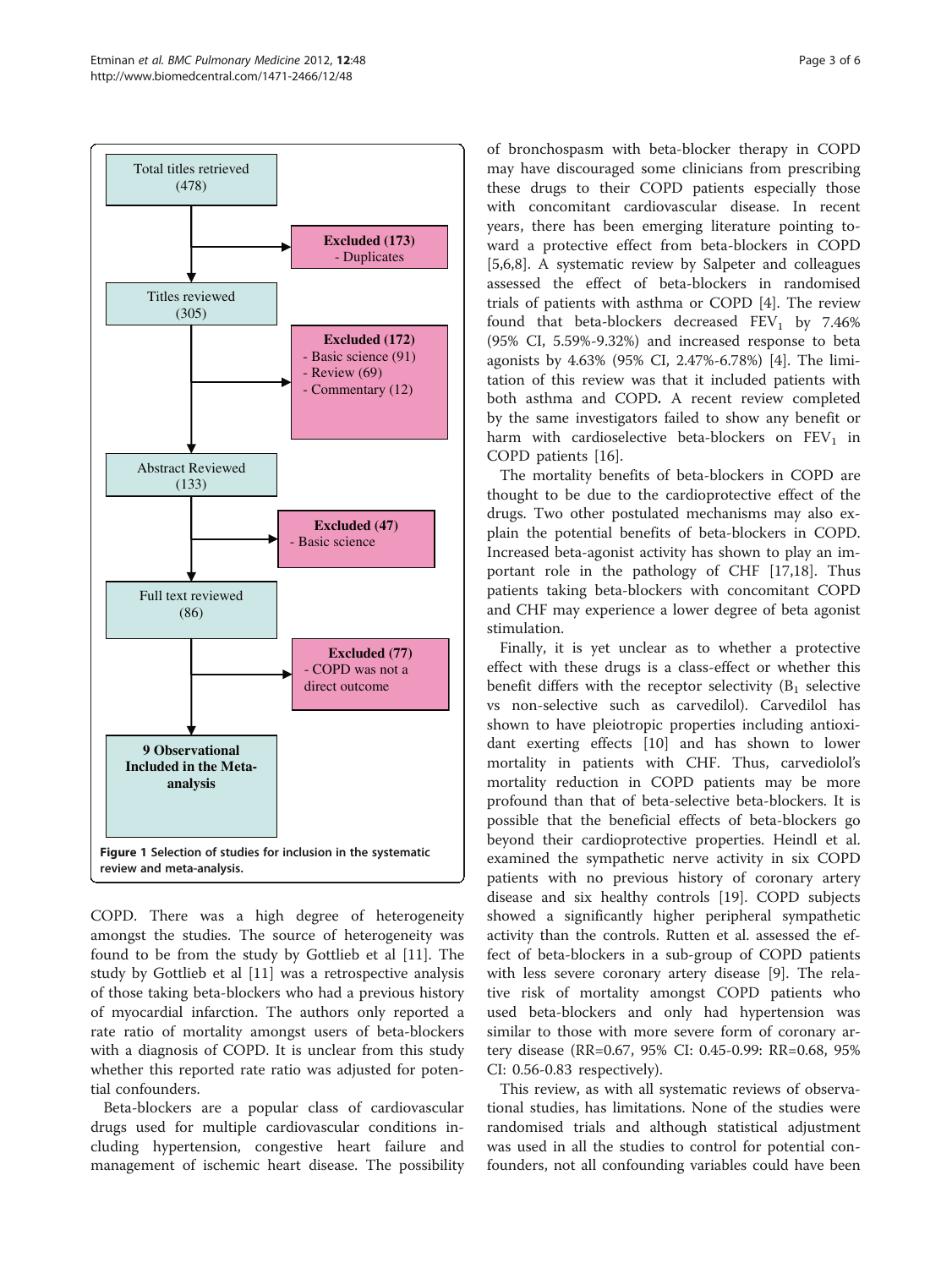| Study                  | Design                  | Sample size and<br>cohort description                                                      | Type of BB                     | Relative Risk*                                                                                                                         | <b>Covariates</b>                                                                                                                 |
|------------------------|-------------------------|--------------------------------------------------------------------------------------------|--------------------------------|----------------------------------------------------------------------------------------------------------------------------------------|-----------------------------------------------------------------------------------------------------------------------------------|
| Short (2011) [8]       | Retrospective<br>Cohort | 5,977 COPD patients<br>in Scotland                                                         | Cardio-selective               | $0.78(0.67 - 0.92)$                                                                                                                    | CAD and Respiratory disease,<br>age, sex, diabetes, smoking,<br>FEV1, cardiovascular drugs                                        |
| Au (2004) [6]          | Retrospective<br>Cohort | 1966-Veteran Affairs<br>Cohort with COPD                                                   | Not specified                  | $0.57(0.33 - 0.89)$                                                                                                                    | Comorbidity, age, history of<br>COPD, bronchodilators,<br>smoking, coronary<br>artery disease, diabetes                           |
| Dransfield (2008) [5]  | Retrospective<br>Cohort | 825 subjects<br>admitted to hospital<br>for COPD                                           | Not specified                  | $0.39(0.14-0.99)$                                                                                                                      | Age, CHD, CHF, Liver disease,<br>COPD exacerbations,<br>malignancy, smoking, FEV                                                  |
| Rutten (2007) [9]      | Retrospective<br>Cohort | Electronic records<br>of 2,230 patients<br>with COPD in the<br>Netherlands                 | Selective and<br>non-selective | $0.68$ (95% -0.56-0.83),<br>for all BBs: 0.67<br>(0.55-0.83) for B1<br>selective BBs. 0.82<br>$(0.61 - 1.10)$ for<br>non-selective BBs | Age, sex, diabetes,<br>hypertension, CAD,<br>CVD drugs, pulmonary<br>drugs                                                        |
| Gottlieb (1998) [11]   | Retrospective<br>Cohort | 41,814 COPD subjects<br>with previous history<br>of myocardial<br>infarction               | Not specified                  | $0.60(0.57-0.63)$                                                                                                                      | Not specified                                                                                                                     |
| Staszewsky (2007) [12] | Retrospective<br>Cohort | 628 subjects with<br>class II-IV Heart<br>Failure and COPD                                 | Not specified                  | $0.55(0.37-0.82)$                                                                                                                      | Not specified                                                                                                                     |
| Van Gestel (2008) [13] | Retrospective<br>Cohort | 1,205 with vascular<br>disease and COPD<br>in Netherlands                                  | Cardio-selective               | $0.73$ (0.60-0.88)                                                                                                                     | Age, sex, hypertension,<br>hypercholesterolemia,<br>diabetes, renal function,<br>smoking, BMI, CAD, FEV1,<br>cardiovascular drugs |
| Chen (2001) [14]       | Retrospective<br>Cohort | 43,974 subjects with<br>previous history of<br>myocardial infarction<br>and COPD or Asthma | Not specified                  | $0.86$ $(0.73-1.0)$                                                                                                                    | Age, gender, co-morbidities,<br>CAD, cardiovascular drugs,<br>physician speciality                                                |
| Hawkins (2009) [15]    | Retrospective<br>Cohort | 1,258 patients with COPD<br>and previous history of MI                                     | Not specified                  | $0.74(0.68-0.80)$                                                                                                                      | Not specified                                                                                                                     |

<span id="page-3-0"></span>Table 1 Characteristics of included studies in the systematic review

 $*$  = Relative risk and 95% confidence interval for beta-blocker use and mortality in COPD.

adjusted in some of the studies. Information on betablocker use was also incomplete in most of the studies and did not provide information on the patterns of exposure including, adherence or a dose–response relation for beta-blockers in their relation to COPD mortality. Moreover, many of the studies did not describe in detail how mortality data was obtained. Finally, several types of biases specific to pharmacoepidemiologic studies of respiratory disease may have potentially affected the results of the studies included in this review. We briefly discuss four types of biases including immortal time bias, immeasurable time bias, calendar time bias and confounding by contraindication.

## Selection bias

Selection bias refers to systematic differences between the exposed and unexposed groups in a cohort study. One example of study that may have been affected by selection bias is the study by Au et al [[6\]](#page-5-0). In this study, antihypertensive use was defined as adherence to a medication of 80% or more during the 90 days prior to the event date [\[6](#page-5-0)]. Beta-blockers are generally less tolerated than calcium channel blockers mainly due to a less favourable adverse events profile. Thus beta-blocker users may have been 'healthier' than calcium channel blocker users and hence may have had a lower overall mortality.

#### Immortal time bias

Immortal time bias, first described by Suissa [\[20\]](#page-5-0), refers to a type of bias that arises mainly from pharmacoepidemiologic studies that use health claims databases. The bias occurs when there is a period of time where drug exposure information prior to hospitalization is missing, as health claim databases usually do not capture inhospital prescription drug data. Since cases are more likely to experience multiple hospitalizations possibly leading to death, they are less likely to be prescribed a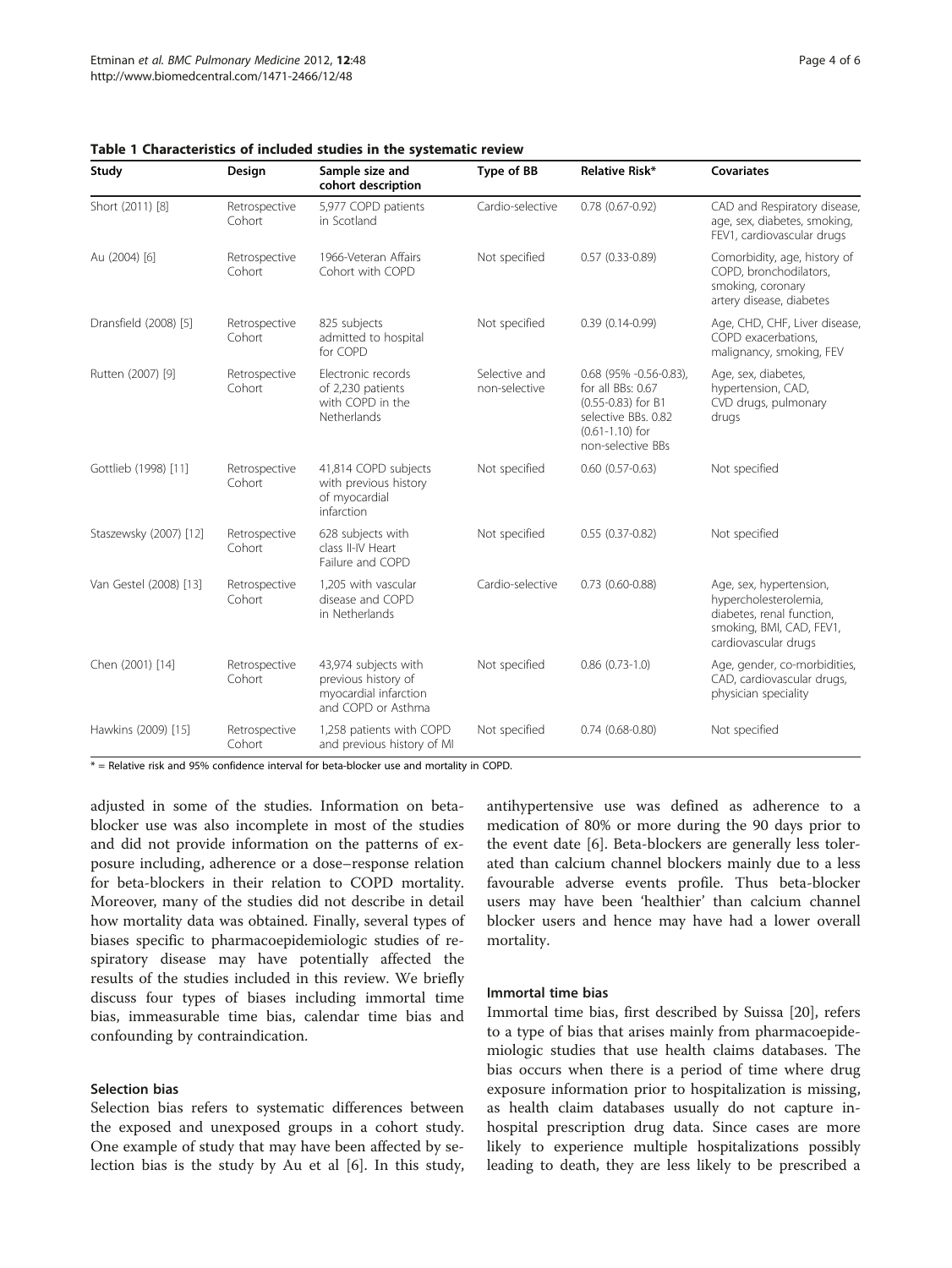<span id="page-4-0"></span>

beta-blocker in the period prior to death than control patients [\[20](#page-5-0)]. Thus, a lower probability of exposure amongst the cases may lead to a biased protective rate ratio. In this review, the study by Dransfield et al [\[5](#page-5-0)] had access to in-hospital medication which makes the possibility of this bias unlikely. However, in the studies that used health claim databases [\[6,11](#page-5-0)] the possibility that immortal time bias may have influenced the study results was not discussed and thus cannot be excluded.

## Calendar time bias

Calendar time bias refers to a bias that may be caused by time-trends that may lead to differential prescribing of one drug over another. For example, the Study by Au et al [[6\]](#page-5-0) compared the risk of mortality amongst COPD patients who took beta-blockers to those who took other antihypertensives including calcium channel blockers. Antihypertensive drug therapies especially calcium channel blockers' prescribing trends may vary in time and may be affected by publication of land-mark trials, hypertension guidelines or changes in policy. Thus changes in antihypertensive prescribing over time may lead to differential prescribing of antihypertensives which may also affect COPD patients.



#### Confounding by contraindication

Confounding by indication is possibly the most important type of confounding that threatens the validity of pharmacoepidemiologic studies. This type of confounding refers to a situation where the observed association with a drug is in fact due to the condition for which the drug is used. Confounding by contraindication is inherently the opposite of this situation where the drug is knowingly withheld by a clinician due to concerns that the drug may worsen a patient's condition. Beta-blocker use in COPD is a classic example where confounding by contra-indication may occur as historically clinicians have been hesitant in prescribing beta-blockers to COPD patients. This type of confounding may explain the protective effect observed with beta-blockers in the COPD population mainly due to a small number of patients with COPD who received beta-blockers compared to other types of antihypertensives. Another possibility is that clinicians may prescribe beta-blockers to those with a less severe form of COPD who may have a lower risk of mortality.

## Conclusion

The mortality benefit from this review is similar in magnitude to that of statins which have been previously studied in this setting [\[21,22\]](#page-5-0) and are currently being tested in randomised controlled trials [[23\]](#page-5-0). Although the results of this review are consistent with a protective effect of beta-blockers and COPD mortality, several types of biases may have affected these results. We believe that our review generates a strong hypothesis that betablockers may have mortality benefit in COPD patients. However, this potential benefit must be critically examined in a large RCT. Patients with underlying COPD who are already receiving beta-blockers for other medical conditions may benefit from beta-blocker therapy. However, initiation of beta-blocker therapy in COPD patients to achieve mortality benefit must be reserved until results from RCTs specifically addressing this question are available.